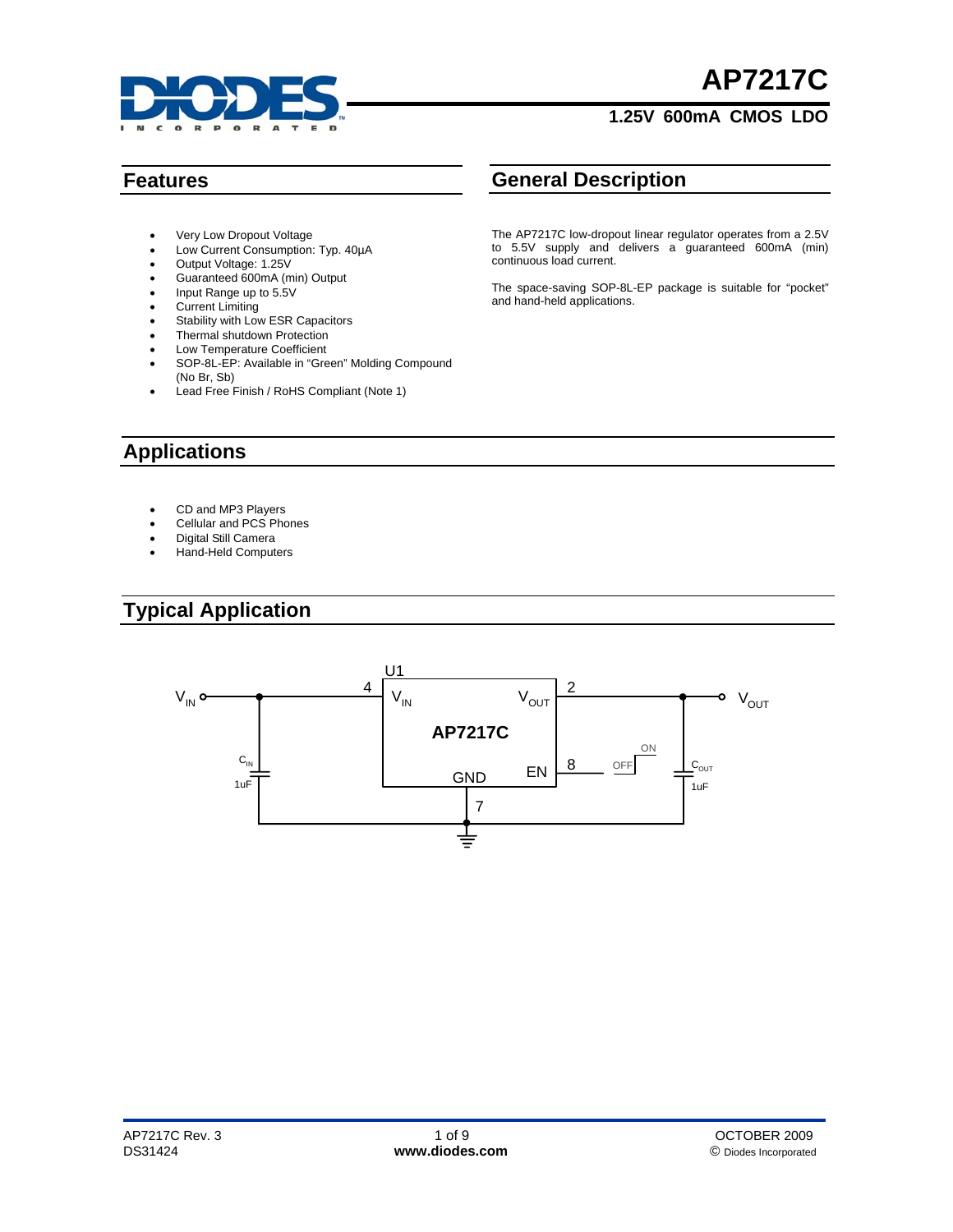

#### **Ordering Information**



| <b>Device</b>             | <b>Package</b><br>Packaging |           | 13" Tape and Reel |                           |  |  |
|---------------------------|-----------------------------|-----------|-------------------|---------------------------|--|--|
|                           | Code                        | (Note 2)  | Quantity          | <b>Part Number Suffix</b> |  |  |
| <b>B</b> AP7217C-13SPG-13 | CD                          | SOP-8L-EP | 2500/Tape & Reel  | -13                       |  |  |

Notes: 1. EU Directive 2002/95/EC (RoHS). All applicable RoHS exemptions applied. Please visit our website at<br>[http://www.diodes.com/products/lead\\_free.html](http://www.diodes.com/products/lead_free.html).<br>2. Pad layout as shown on Diodes Inc. suggested pad layout docume

http://www.diodes.com/datasheets/ap02001.pd

#### **Pin Assignments**

**(1) SOP-8L-EP** 



## **Pin Descriptions**

| <b>Pin Name</b> | Pin No.       | <b>Description</b>    |
|-----------------|---------------|-----------------------|
| <b>GND</b>      | 1, 3, 5, 6, 7 | Ground                |
| Ѵѹт             | ⌒             | <b>Voltage Output</b> |
| Vın             |               | Supply Voltage        |
| EN              | 8             | <b>High Enable</b>    |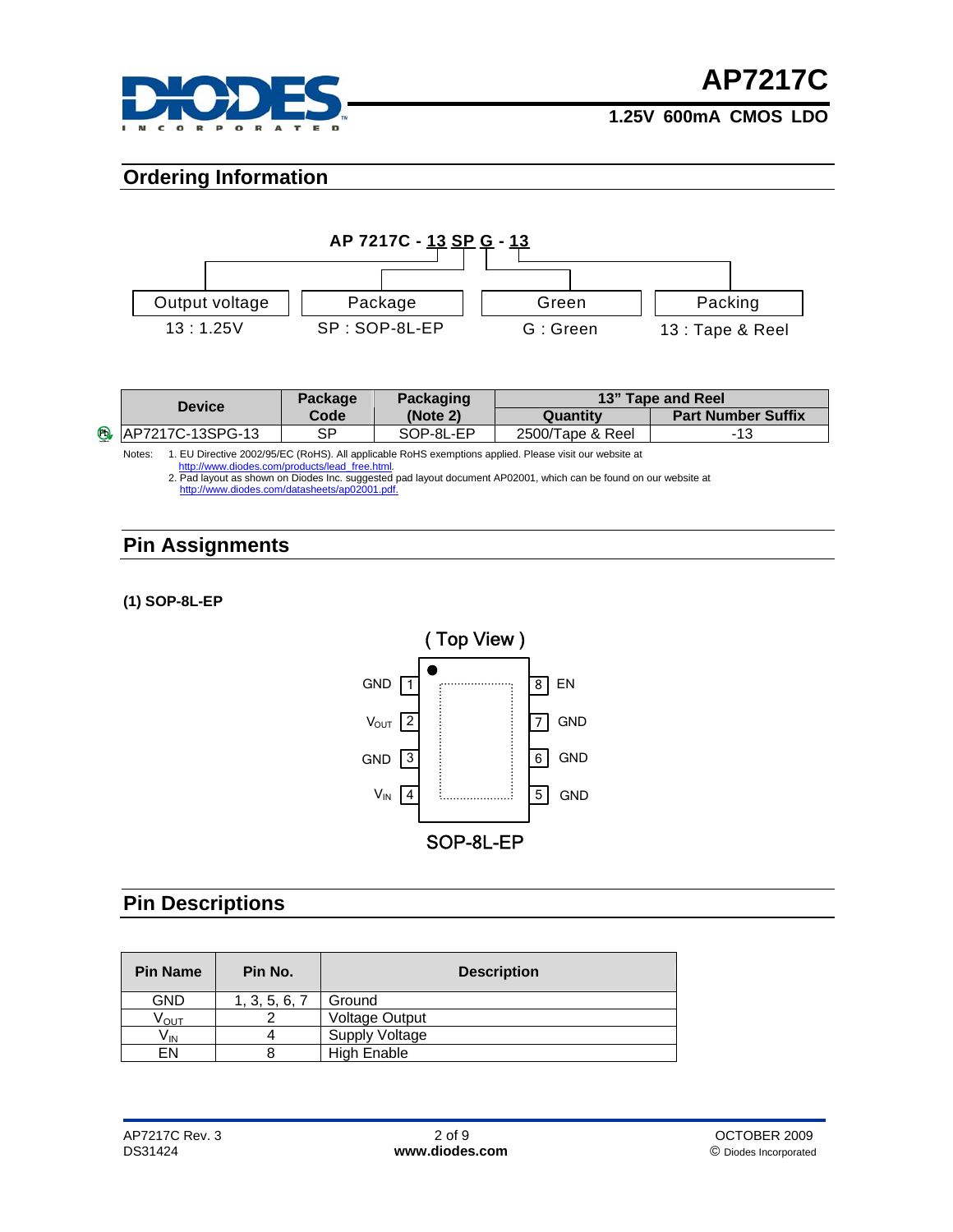

### **Block Diagram**



### **Absolute Maximum Ratings**

| <b>Symbol</b>    | <b>Parameter</b>                     |           | Rating                                     | Unit        |
|------------------|--------------------------------------|-----------|--------------------------------------------|-------------|
| ESD HBM          | Human Body Model ESD Protection      |           | 3.5                                        | KV          |
| ESD MM           | Machine Model ESD Protection         |           | 500                                        |             |
| $V_{\text{IN}}$  | Input Voltage                        |           | $+6$                                       |             |
| $I_{\text{OUT}}$ | Output Current                       |           | $P_D$ / (V <sub>IN</sub> -V <sub>O</sub> ) | mA          |
| $P_D$            | Power Dissipation                    | SOP-8L-EP | 1650                                       | mW          |
|                  | Operating Junction Temperature Range |           | $-40$ to $+125$                            | $\rm ^{o}C$ |

### **Recommended Operating Conditions**

| <b>Symbol</b>   | <b>Parameter</b>                     | Min | <b>Max</b> | Unit   |
|-----------------|--------------------------------------|-----|------------|--------|
| V <sub>IN</sub> | Input Voltage                        | 2.5 | 5.5        |        |
| <b>I</b> OUT    | <b>Output Current</b>                |     | 600        | mA     |
|                 | <b>Operating Ambient Temperature</b> | -40 | 85         | $\sim$ |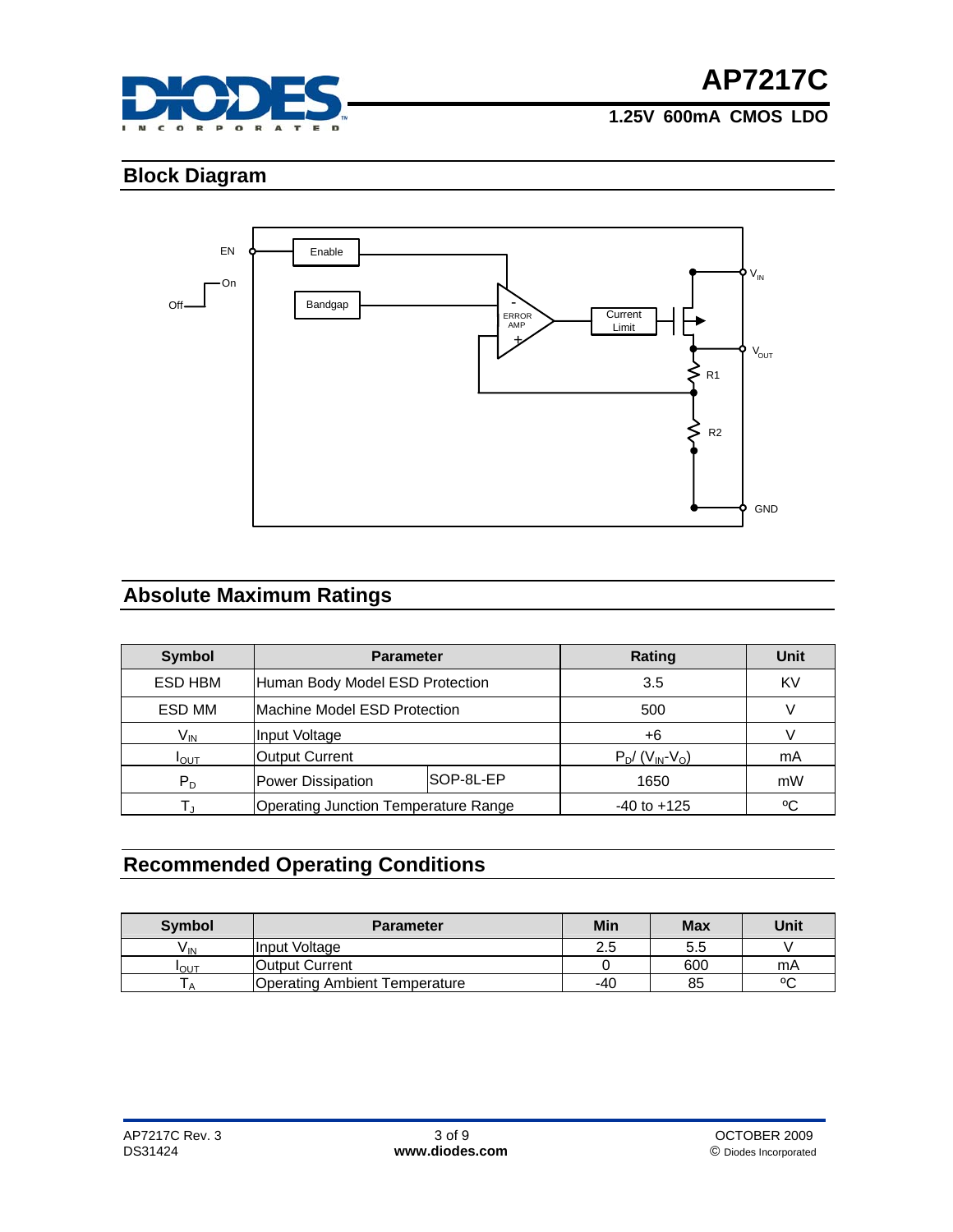

#### **Electrical Characteristics**

| <b>Symbol</b>                                                          | <b>Parameter</b>                                 | <b>Test Conditions</b>                                                    |  | Min    | Typ. | <b>Max</b> | <b>Unit</b> |
|------------------------------------------------------------------------|--------------------------------------------------|---------------------------------------------------------------------------|--|--------|------|------------|-------------|
| I٥                                                                     | Quiescent Current                                | $IO = 0mA$                                                                |  |        | 40   | 60         | μA          |
| $I_{\text{STB}}$                                                       | <b>Standby Current</b>                           | $V_{EN} = \mathrm{Off}$<br>$V_{IN} = 5.0V$                                |  |        | 2    | 5          | μA          |
| $V_{OUT}$                                                              | Output Voltage<br>Accuracy                       | $I_{\rm O}$ = 30 mA, $V_{\rm IN}$ = 5V                                    |  | 1.225  | 1.25 | 1.275      | V           |
|                                                                        | V <sub>OUT</sub> Temperature<br>Coefficient      | -40°C to 85°C, $I_{\text{OUT}}$ = 30mA                                    |  |        | ±100 |            | ppm / °C    |
| <b>VDROPOUT</b>                                                        | Dropout Voltage                                  | $I_{\text{OUT}} = 100 \text{mA}, V_{\text{OUT}} = 1.25 V$                 |  |        | 1250 |            | mV          |
|                                                                        |                                                  | $I_{\text{OUT}} = 600 \text{mA}, V_{\text{OUT}} = 1.25 V$                 |  |        | 2000 |            |             |
| $I_{\text{OUT}}$                                                       | Maximum Output<br>Current                        | $V_{IN} = 5.3V$                                                           |  | 600    |      |            | mA          |
| I <sub>LMIT</sub>                                                      | <b>Current Limit</b>                             | $V_{IN} = 5.3V$                                                           |  |        | 750  |            | mA          |
| <b>I</b> SHORT                                                         | Short Circuit Current<br>$V_{IN} = 5.3V$         |                                                                           |  |        | 70   |            | mA          |
| ΔV <sub>LINE</sub> /ΔV <sub>IN</sub> /V <sub>OUT</sub> Line Regulation |                                                  | 4.3V ≤ $V_{IN}$ ≤ 5.5V; $I_{OUT}$ = 30mA                                  |  |        | 0.01 | ±0.2       | $\%$ /V     |
| $\Delta V_{\text{OUT}}$                                                | Load Regulation                                  | 1mA ≤ $I_{OUT}$ ≤ 100mA, $V_{IN}$ = 5.3V                                  |  |        | 10   | 20         | mV          |
| <b>PSRR</b>                                                            | Power Supply<br>Rejection                        | $V_{IN} = 4.3V + 0.5Vp-pAC,  F = 1KHz$<br>$I_{\text{OUT}} = 50 \text{mA}$ |  |        | 55   |            | dB          |
| $V_{EH}$                                                               |                                                  | Output ON                                                                 |  | 1.6    |      |            | $\vee$      |
| $V_{EL}$                                                               | <b>EN Input Threshold</b>                        | Output OFF                                                                |  |        |      | 0.25       | $\vee$      |
| $I_{EN}$                                                               | <b>Enable Pin Current</b>                        |                                                                           |  | $-0.1$ |      | 0.1        | μA          |
| $\theta_{JA}$                                                          | <b>Thermal Resistance</b><br>Junction-to-Ambient | SOP-8L-EP (Note 3)                                                        |  |        | 82   |            | °C/W        |
| $\theta_{\text{JC}}$                                                   | Thermal Resistance<br>Junction-to-Case           | SOP-8L-EP (Note 3)                                                        |  |        | 12   |            | °C/W        |

 $(T_A = 25^{\circ}C, C_{IN} = 1 \mu F, C_{OUT} = 1 \mu F, V_{EN} = V_{IN}$ , unless otherwise noted)

Notes: 3. Test condition for SOP-8L-EP: Device mounted on 2oz copper, minimum recommended pad layout on top & bottom layer with thermal vias, double sided FR-4 PCB.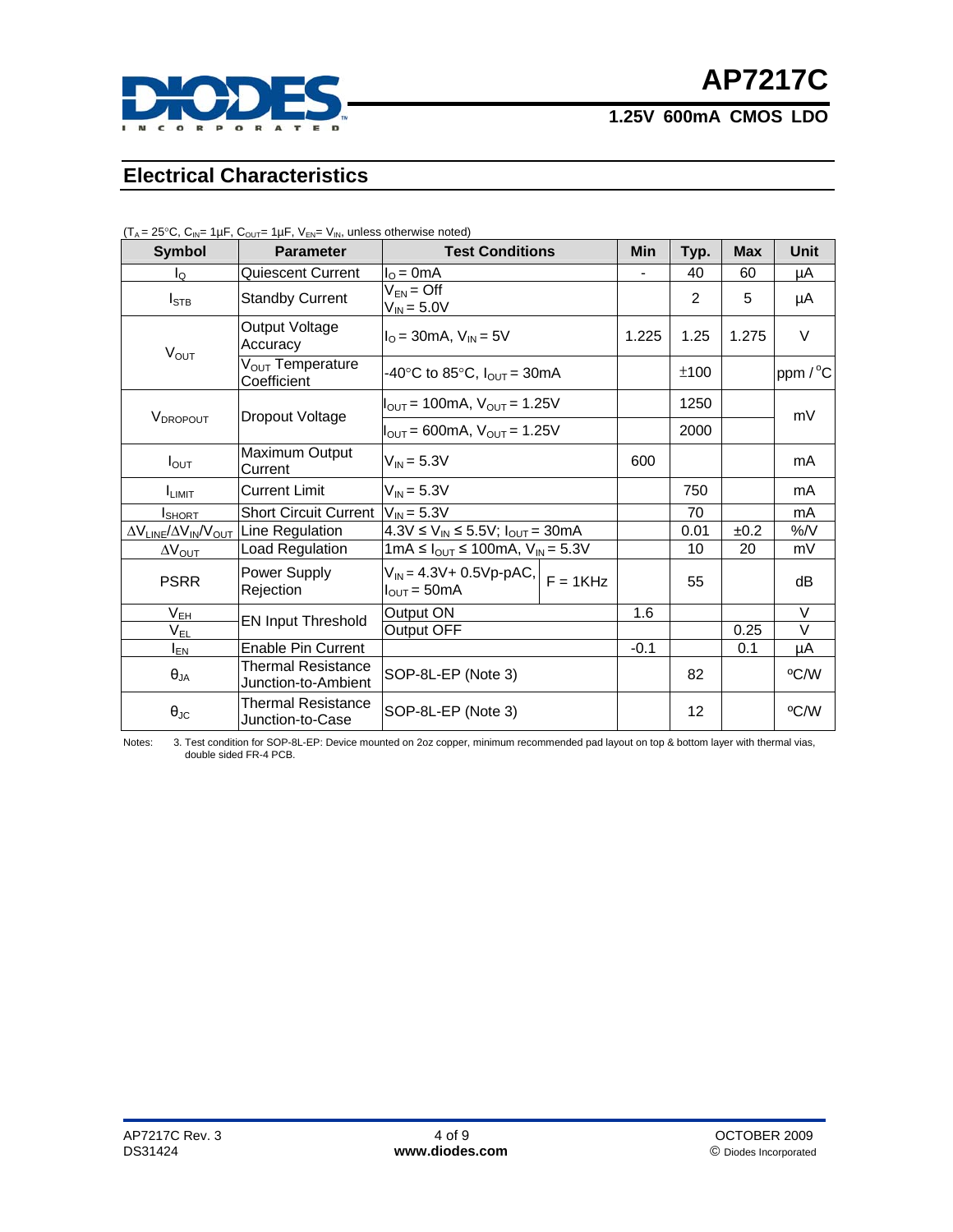

#### **Typical Performance Characteristics**







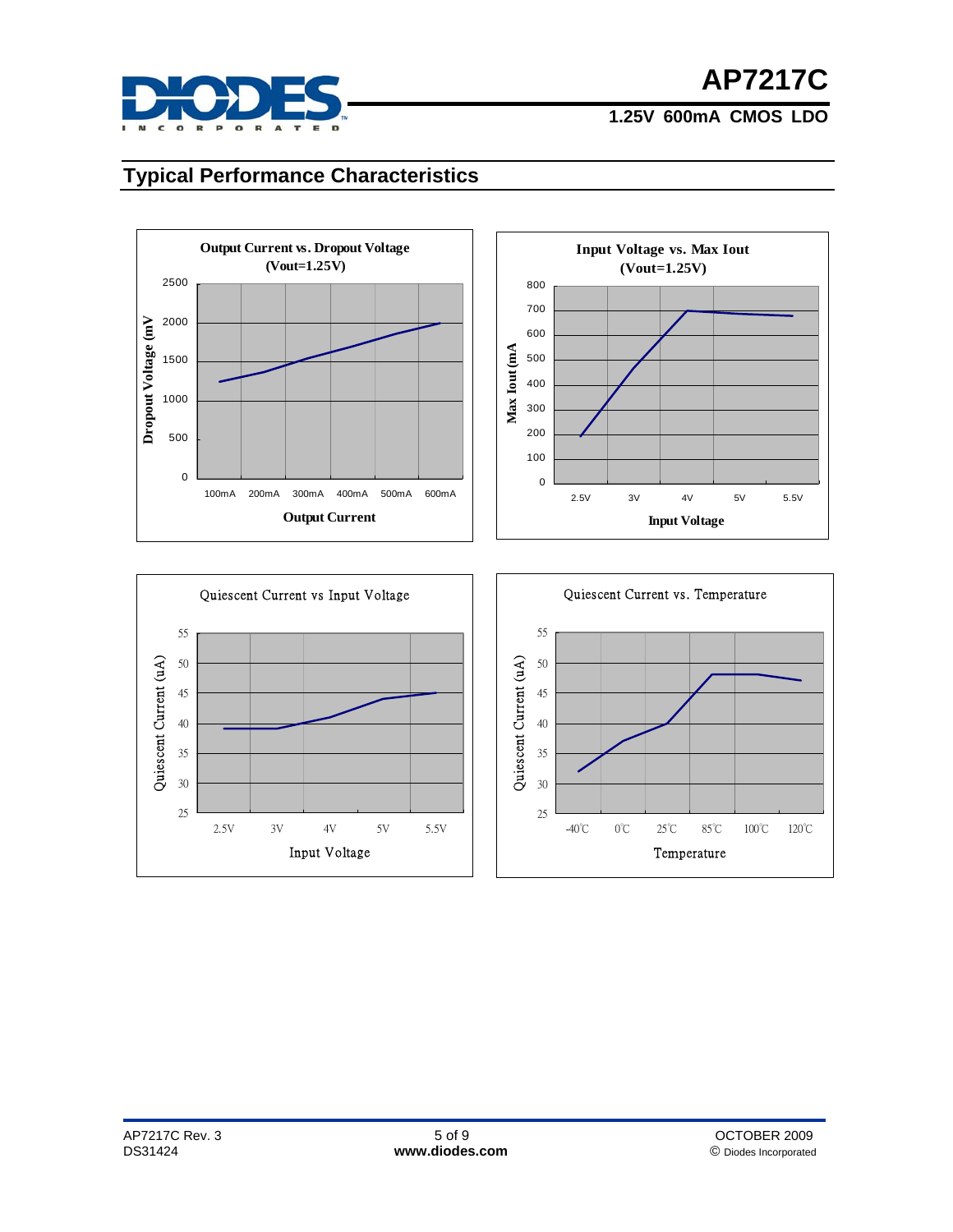

# **AP7217C**

#### **1.25V 600mA CMOS LDO**

### **Typical Performance Characteristics (Continued)**

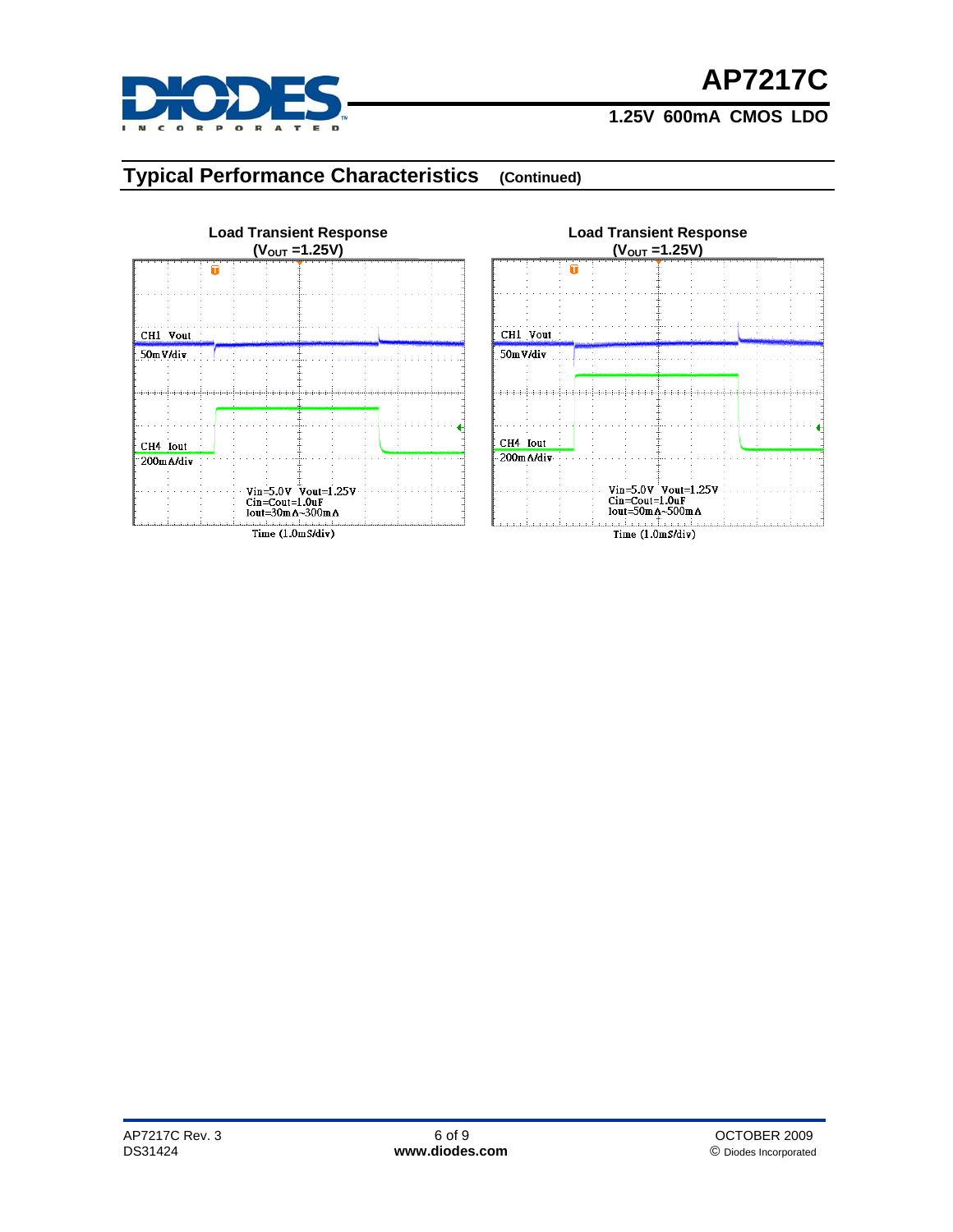

### **Application Note**

#### **Input Capacitor**

A 1µF ceramic capacitor is recommended to connect between IN and GND pins to decouple input power supply glitch and noise. The amount of the capacitance may be increased without limit. A lower ESR (Equivalent Series Resistance) capacitor allows the use of less capacitance, while higher ESR type requires more capacitance. This input capacitor must be located as close as possible to the device to assure input stability and less noise. For PCB layout, a wide copper trace is required for both IN and GND.

#### **Output Capacitor**

The output capacitor is required to stabilize and help the transient response of the LDO. The AP7217C is designed to have excellent transient response for most applications with a small amount of output capacitance. The AP7217C is stable with any small ceramic output capacitors of 1.0µF or higher value, and the temperature coefficients of X7R or X5R type. Additional capacitance helps to reduce undershoot and overshoot during transient. For PCB layout, the output capacitor must be placed as close as possible to OUT and GND pins, and keep the leads as short as possible.



#### **ENABLE/SHUTDOWN Operation**

The AP7217C (SOP-8L-EP) is turned on by setting the EN pin high, and is turned off by pulling it low. If this feature is not used, the EN pin should be tied to IN pin to keep the regulator output on at all time. To ensure proper operation, the signal source used to drive the EN pin must be able to swing above and below the specified turn-on/off voltage thresholds listed in the Electrical Characteristics section under  $V_{IL}$  and  $V_{IH}$ .

#### **Thermal Considerations**

Thermal Shutdown Protection limits power dissipation in AP7217C. When the operation junction temperature exceeds 140°C, the Over Temperature Protection circuit starts the thermal shutdown function and turns the pass element off. The pass element turn on again after the junction temperature cools by 30°C. For continuous operation, do not exceed absolute maximum operation junction temperature 125°C. The power dissipation definition in device is:

$$
P_D = (V_{IN} - V_{OU}T) \times I_{OUT} + V_{IN} \times I_Q
$$

The maximum power dissipation depends on the thermal resistance of IC package, PCB layout, the rate of surroundings airflow and temperature difference between junctions to ambient. The maximum power dissipation can be calculated by following formula:

$$
P_{D(MAX)} = (T_{J(MAX)} - TA) / \theta_{JA}
$$

Where  $T_{J(MAX)}$  is the maximum operation junction temperature 125°C,  $T_A$  is the ambient temperature and the  $\theta_{JA}$  is the junction to ambient thermal resistance.



#### **Current Limit Protection**

When output current at OUT pin is higher than current limit threshold, the current limit protection will be triggered and clamp the output current to approximately 750mA to prevent over-current and to protect the regulator from damage due to overheating.

#### **Short circuit protection**

When  $V_{\text{OUT}}$  pin is shorted to GND or  $V_{\text{OUT}}$  voltage is less than 200mV, short circuit protection will be triggered and clamp the output current to approximately 70mA.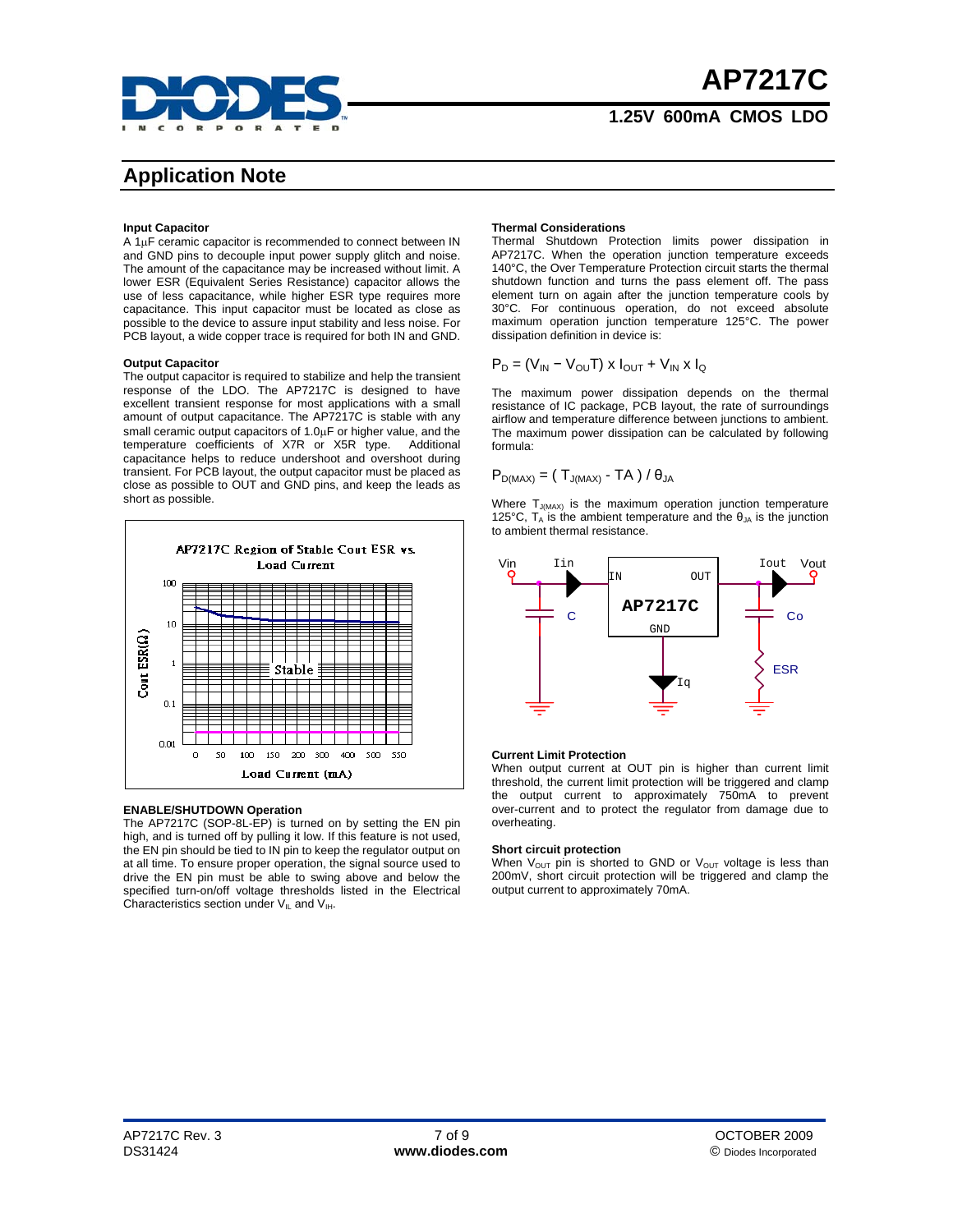

#### **Marking Information**

#### **(1) SOP-8L-EP**



#### **Package Information (All Dimensions in mm)**

#### **(1) Package Type: SOP-8L-EP**